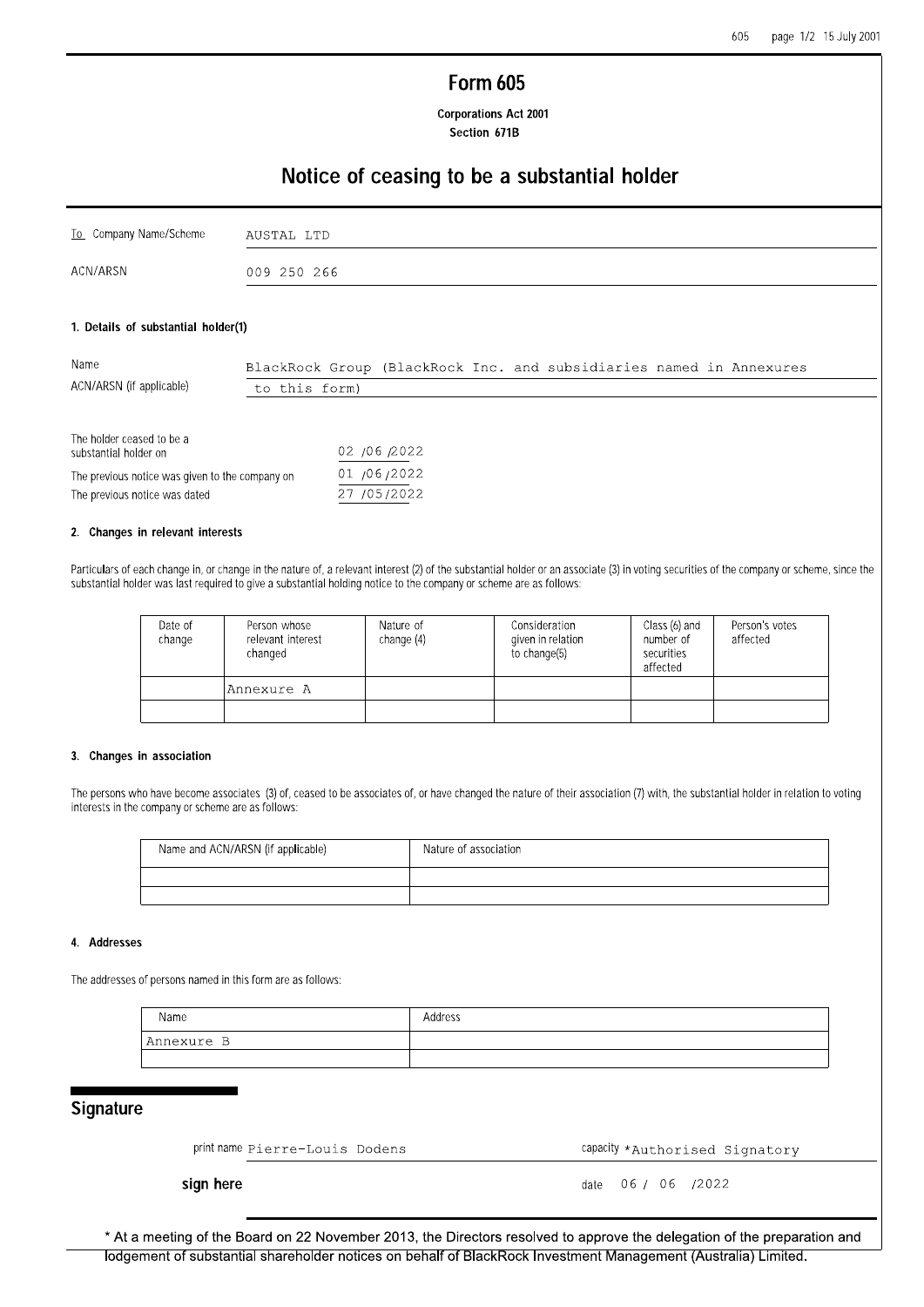#### **DIRECTIONS**

- $(1)$ If there are a number of substantial holders with similar or related relevant interests (eq. a corporation and its related corporations, or the manager and trustee of an equity trust), the names could be included in an annexure to the form. If the relevant interests of a group of persons are essentially similar, they may be referred to throughout the form as a specifically named group if the membership of each group, with the names and addresses of members is clearly set out in paragraph 4 of the form.
- See the definition of "relevant interest" in sections 608 and 671B(7) of the Corporations Act 2001.  $(2)$
- See the definition of "associate" in section 9 of the Corporations Act 2001.  $(3)$
- $(4)$ Include details of:
	- any relevant agreement or other circumstances because of which the change in relevant interest occurred. If subsection 671B(4) applies, a copy of any  $(a)$ document setting out the terms of any relevant agreement, and a statement by the person giving full and accurate details of any contract, scheme or arrangement, must accompany this form, together with a written statement certifying this contract, scheme or arrangement; and
	- any qualification of the power of a person to exercise, control the exercise of, or influence the exercise of, the voting powers or disposal of the securities to  $(b)$ which the relevant interest relates (indicating clearly the particular securities to which the qualification applies).

See the definition of "relevant agreement" in section 9 of the Corporations Act 2001.

- Details of the consideration must include any and all benefits, money and other, that any person from whom a relevant interest was acquired has, or may, become<br>entitled to receive in relation to that acquisition. Details m  $(5)$ included of any benefit paid on behalf of the substantial holder or its associate in relation to the acquisitions, even if they are not paid directly to the person from whom the relevant interest was acquired.
- $(6)$ The voting shares of a company constitute one class unless divided into separate classes.
- $(7)$ Give details, if appropriate, of the present association and any change in that association since the last substantial holding notice.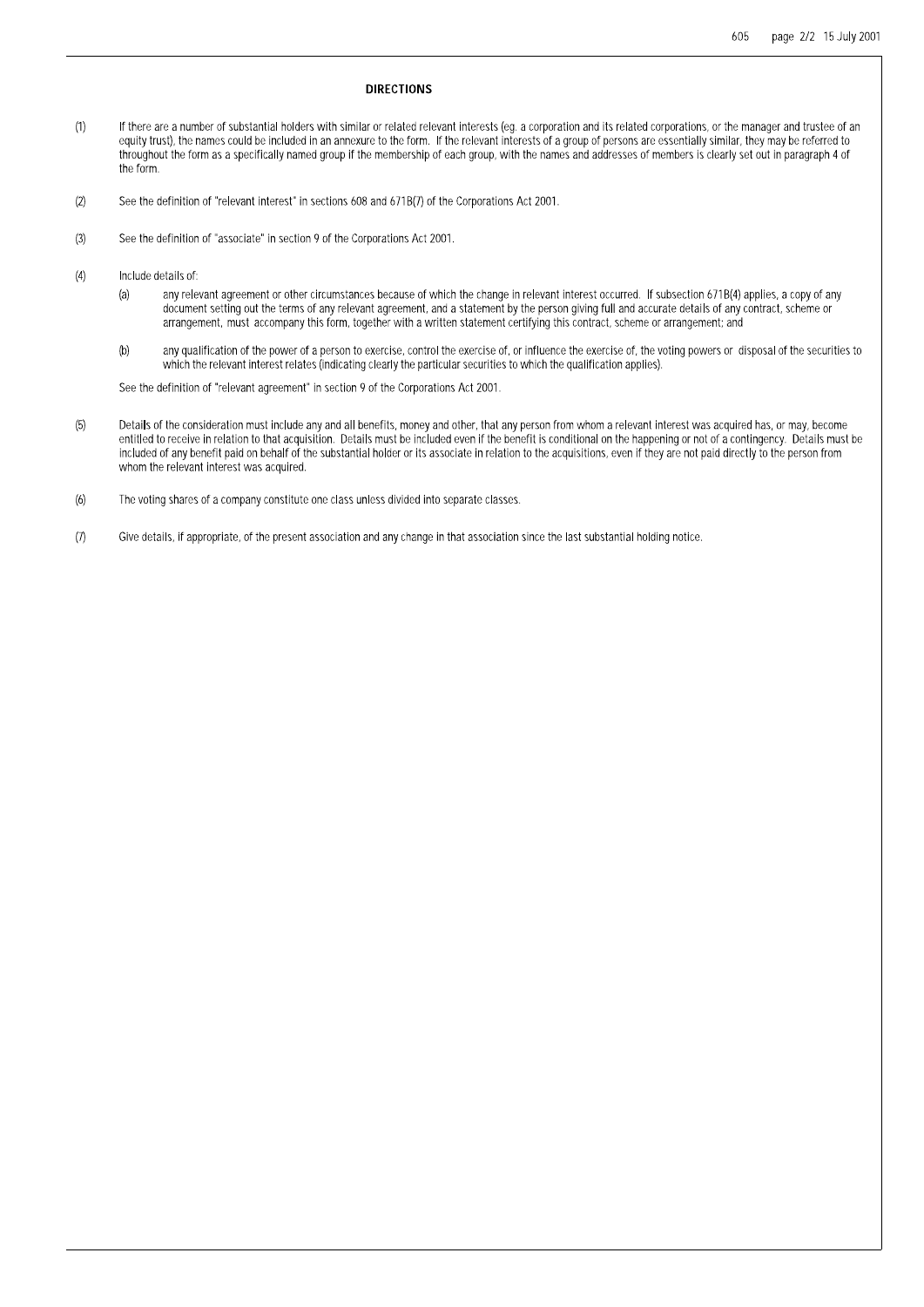This is Annexure A of 1 pages referred to in form 605 Notice of ceasing to be a substantial shareholder

**2. Changes in relevant interests**

|                             | 06-Jun-22 |
|-----------------------------|-----------|
| Pierre-Louis Dodens,        | Date      |
| <b>Authorised Signatory</b> |           |

|                   | <b>AUSTAL LTD (ASB)</b>                                       |             |                                                                            |            |            |                                                |                            |
|-------------------|---------------------------------------------------------------|-------------|----------------------------------------------------------------------------|------------|------------|------------------------------------------------|----------------------------|
| Date of<br>Change | Person whose relevant interest<br>changed                     |             | Nature of change (4) /<br>Consideration given in relation to<br>change (5) | <b>CCY</b> |            | Class (6) and number of<br>securities affected | Person's<br>votes affected |
| 31-May-22         | <b>BlackRock Investment Management</b><br>(Australia) Limited | on mkt sell | 1.98                                                                       | <b>AUD</b> | <b>ORD</b> | $-18.579$                                      | $-18,579$                  |
| 31-May-22         | <b>BlackRock Fund Advisors</b>                                | on mkt buy  | 1.98                                                                       | <b>AUD</b> | <b>ORD</b> | 52,119                                         | 52,119                     |
| 31-May-22         | <b>BlackRock Investment Management</b><br>(UK) Limited        | on mkt sell | 1.98                                                                       | <b>AUD</b> | <b>ORD</b> | $-16,658$                                      | $-16,658$                  |
| 02-Jun-22         | <b>BlackRock Fund Advisors</b>                                | in specie   | n/a                                                                        | <b>AUD</b> | <b>ORD</b> | 1,185                                          | 1,185                      |
| 02-Jun-22         | <b>BlackRock Investment Management</b><br>(Australia) Limited | on mkt sell | 1.97                                                                       | <b>AUD</b> | <b>ORD</b> | $-9,104$                                       | $-9,104$                   |
| 02-Jun-22         | <b>BlackRock Investment Management</b><br>(Australia) Limited | on mkt sell | 2.00                                                                       | <b>AUD</b> | <b>ORD</b> | $-10.043$                                      | $-10,043$                  |
| 02-Jun-22         | <b>BlackRock Investment Management</b><br>(Australia) Limited | on mkt sell | 1.97                                                                       | <b>AUD</b> | <b>ORD</b> | $-2,000,950$                                   | $-2,000,950$               |

ASB page 1 of 1